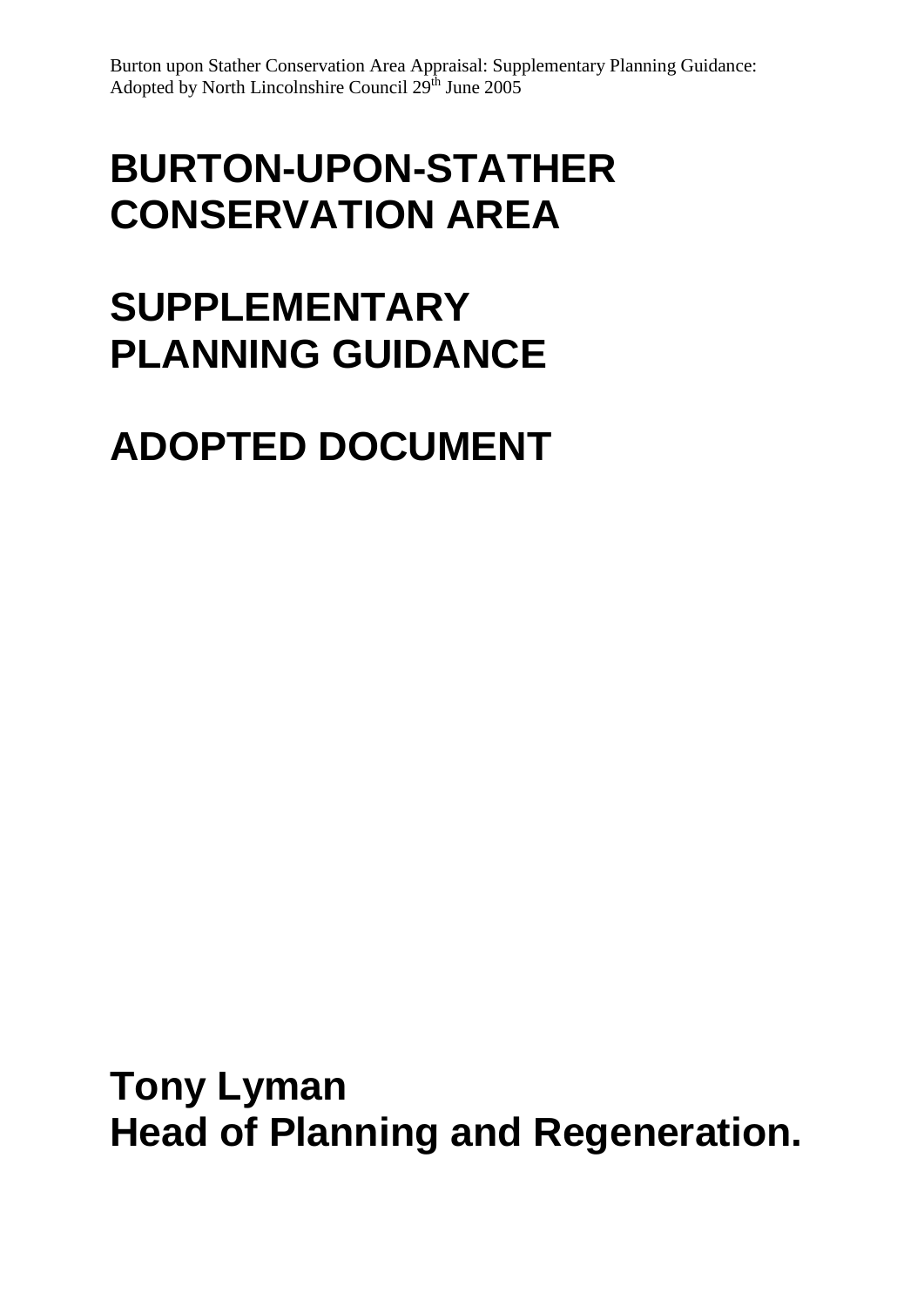# **Contents**

# **Section 1: background information**

- 1.1 Introduction
- 1.2 North Lincolnshire Local Plan
- 1.3 North Lincolnshire development framework
- 1.4 The development of Burton-upon-Stather
- 1.5 The character of the Burton-upon-Stather Conservation Area

# **Section 2: Policies**

- 2.1 General information
- 2.2 Listed buildings
- 2.3 Buildings of Townscape Merit and demolition in conservation areas
- 2.4 New development
- Design
- Materials
- 2.5 Protection of views and focal points
- 2.6 Trees
- 2.7 Environmental improvements
- 2.8 How residents can help
- Useful names and addresses

Bibliography

Maps: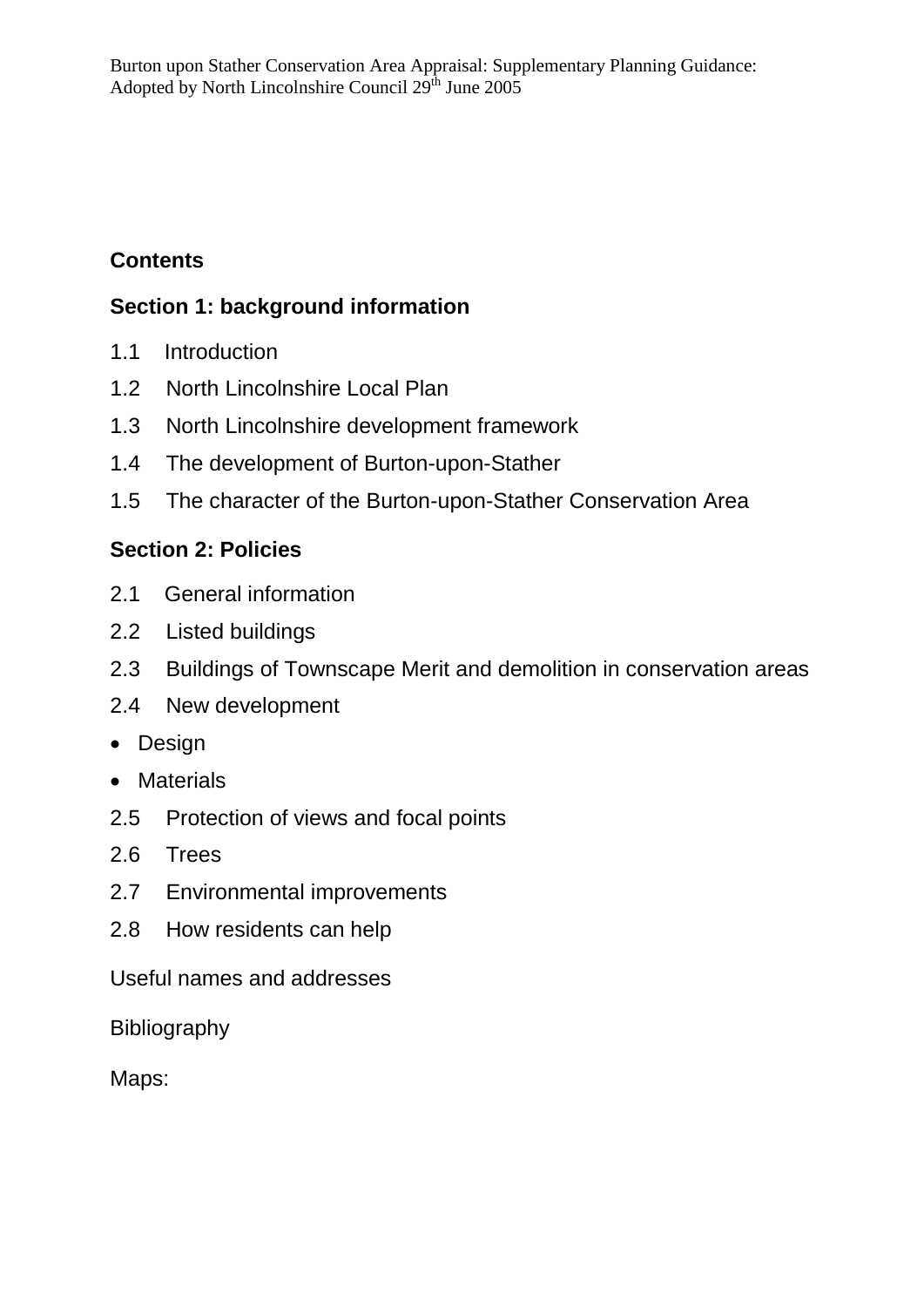# **SECTION 1 BACKGROUND INFORMATION**

#### **1.1 Introduction**

Burton-upon-Stather is a port and former market village occupying a strategic location at the top of the Lincolnshire Edge escarpment, above the River Trent. The historic village is made up of two streets, Stather Road and the High Street. These now constitute most of the conservation area, designated by the former Glanford Borough Council in 1970. Included within the area is the fine Church of St. Andrew's, around which is an attractive churchyard with stunning views eastwards over the river and the Isle of Axholme. A Georgian former vicarage, a range of farm buildings, and open green spaces also characterise this part of the conservation area. By contrast, the High Street is more urban in form, with 17<sup>th</sup>, 18<sup>th</sup> and 19<sup>th</sup> century houses grouped closely together.

A conservation area is *an area of special architectural or historic interest the character or appearance of which it is desirable to preserve or enhance.* This is set out in the Planning (Listed Buildings and Conservation Areas) Act 1990, which requires local authorities to publish proposals for the preservation and enhancement of conservation areas and to assess all development proposals within such areas very carefully.

This document builds upon an appraisal of the character of the conservation area, which is published as a sister document, by providing detailed guidance on the management of the area. Both documents have been the subject of a consultation with local residents and other interested parties and have been amended as a result. North Lincolnshire Council has adopted both as Supplementary Planning Guidance to be used to inform and guide its decision making when determining planning and listed building consent applications within, and on the boundaries of, the conservation area.

## **1.2 North Lincolnshire Local Plan**

The North Lincolnshire Local Plan was adopted in May 2003 and should be consulted when using this document. Within the Plan are detailed policies, which seek (amongst others) the protection of listed buildings and the preservation and enhancement of conservation areas.

Burton-upon-Stather is described in the Local Plan as a "Minimum Growth Settlement", a category that covers smaller villages in rural areas where there are few local services and little employment. Only very limited new housing will be allowed (28 units are itemised in the Local Plan).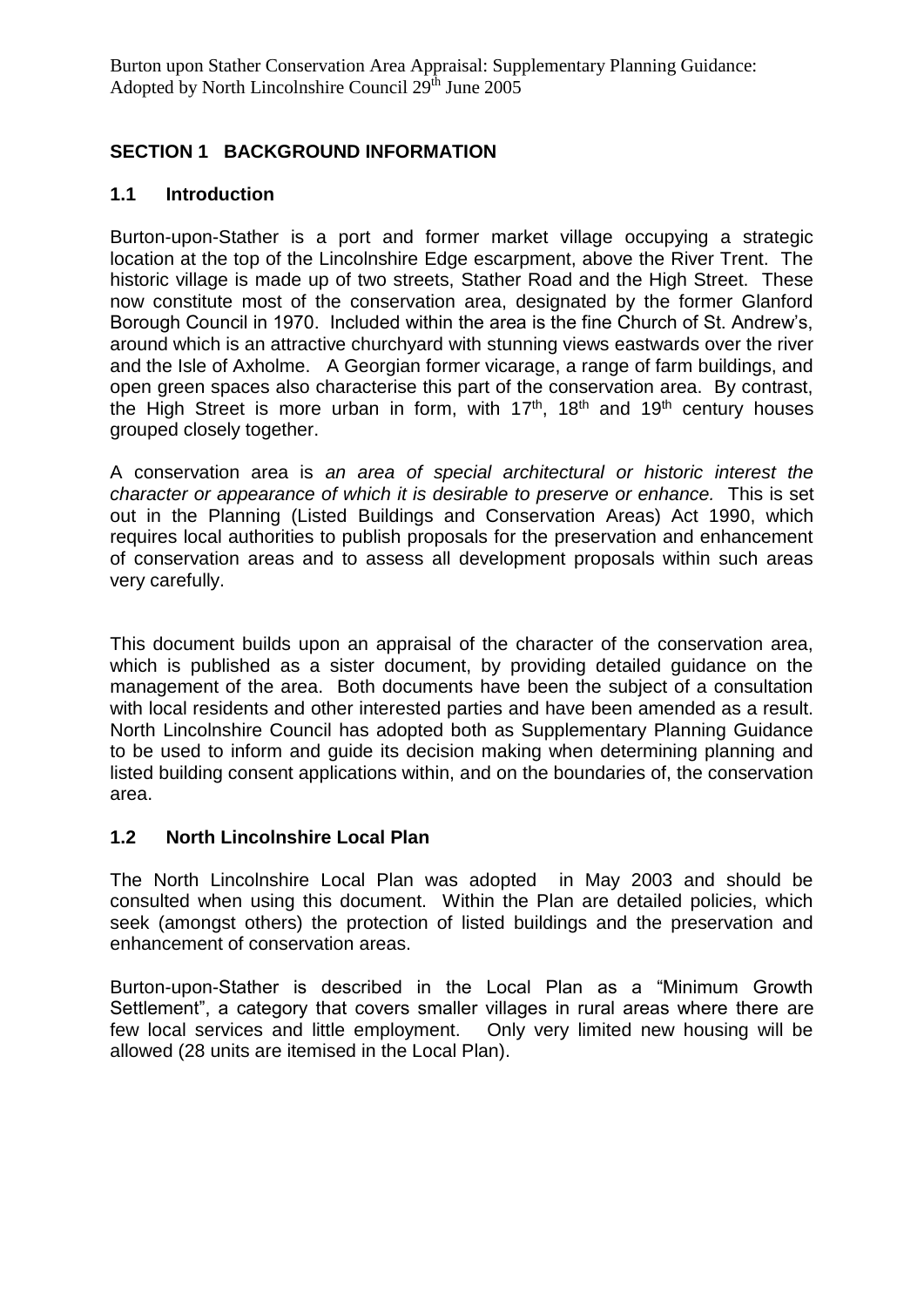Burton upon Stather Conservation Area Appraisal: Supplementary Planning Guidance: Adopted by North Lincolnshire Council 29<sup>th</sup> June 2005 *Briefly, the following policies are relevant:*

Policy HE1 Conservation Areas.

This policy states that the Council will continue to protect areas of special quality and character by designating new conservation areas, and by reviewing existing conservation areas.

Policy HE2 Development in Conservation Areas.

This policy states that all new development within a conservation area, or which might affect the setting of it, should preserve or enhance the character and appearance of the area and its setting. Detailed guidance is also included on how this should be achieved.

Policy HE3 Demolition in Conservation Areas.

This policy provides the criteria by which applications for demolition will be considered.

Policy HE5 Development affecting Listed Buildings. This policy describes how the Council will seek to secure the preservation, restoration and continued use of listed buildings.

Policy HE6 Demolition of Listed Buildings

This policy outlines how applications for the demolition of listed buildings will be assessed.

Policy LC11 Areas of Amenity Importance

This policy describes how the Council will seek to protect Areas of Amenity Importance.

Archaeology.

Further policies consider archaeology and include the requirements for archaeological evaluations for certain sites and buildings. These policies are consistent with central government advice in PPG16, which stresses the importance of understanding and recording sites and buildings prior to development.

#### **1.3 North Lincolnshire Development Framework.**

The Council is progressing with a new development framework that will replace the Local Plan in due course. Conservation area SPG will be retained as part of the framework.

#### **1.4 The development of Burton upon Stather**

The earliest building is St. Andrew's Church, with some  $12<sup>th</sup>$  century fabric. The location close to a ferry crossing to the Isle of Axholme aided development and in the reign of Edward II the Earl of Lancaster obtained charters to hold a weekly market and two annual fairs. During the  $18<sup>th</sup>$  and  $19<sup>th</sup>$  centuries the Sheffield family from Normanby Hall owned most of the land in the area, receiving some 350 acres at the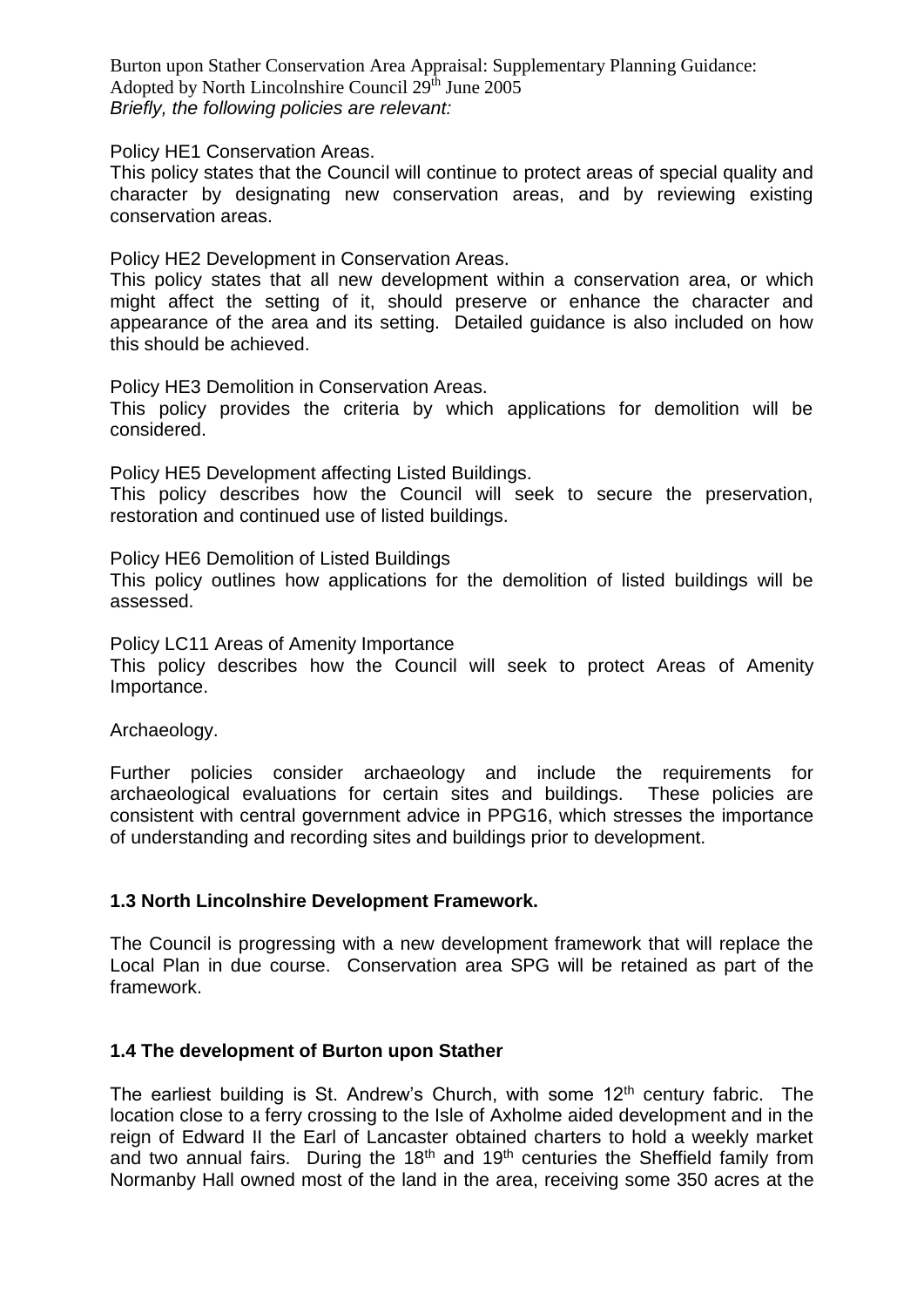time of the enclosures between 1803 and 1806. During the  $19<sup>th</sup>$  century Burton became important for shipbuilding, and brickworks (shown on the 1907) map were developed along the banks of the River Trent. The Sheffield family paid for a new school in 1846 and rebuilt the village inn in 1903. Once based on a predominantly agricultural economy, most of the inhabitants now commute to the larger industrial towns including Scunthorpe.

#### **1.5 The character of the Conservation Area**

The Burton-upon-Stather Conservation Area is divided into two character areas: the more open, rural area around St. Andrew's Church, and more urban form of development along the High Street. Of note is St. Andrew's Church, the buildings that form Church Farm (some of which have now been converted into houses), and the Sheffield Arms Public House. The mature trees within the churchyard, and further notable trees on the village green, are of special interest. More urban, but still containing a number of important listed and unlisted buildings, the High Street provides a variety of single and two storey houses and barns. The Methodist Church of 1868 makes an important contribution to the area.

Of note is the use of uncoursed ironstone for many of the earlier buildings, with red brick dressings, and the orangey-coloured clay pantiles, probably made at the River Trent brickworks noted on the 1907 map?

#### **SECTION 2 POLICIES**

#### **2.1 General information**

The following sections contain a number of policies and guidance for preserving or enhancing the Conservation Area. Included is information about controls on listed building and about improving buildings that contribute positively to the character of the conservation area. Further sections deal with the design of new development, and the protection of important views and focal points. Included at the end of this section is a list of various organisations which publish additional guidance, including details of where to obtain Central Government policies and guidance on listed buildings and conservation areas. Further guidance on planning in conservation areas can be obtained from the Council's Planning and Regeneration Service.

#### **2.2 Listed Buildings**

Listed buildings in the Burton-upon-Stather Conservation Area are mainly ironstone or brick built and date to the  $18<sup>th</sup>$  and  $19<sup>th</sup>$  centuries. There are two listed buildings, which may be earlier, The Old House, on the corner of Stather Road and High Street, and no. 22 High Street. Typically they are one or two stories high, with casement or sash timber windows, paneled front doors, and simple detailing.

St. Andrew's Church is the most important listed building and is built from a mixture of ironstone, with gritstone or limestone quoins and other embellishments. Otherwise, no one building, apart from the former vicarage, which is rendered and has a distinctive mansard roof, stands out. Usually the buildings sit on the back of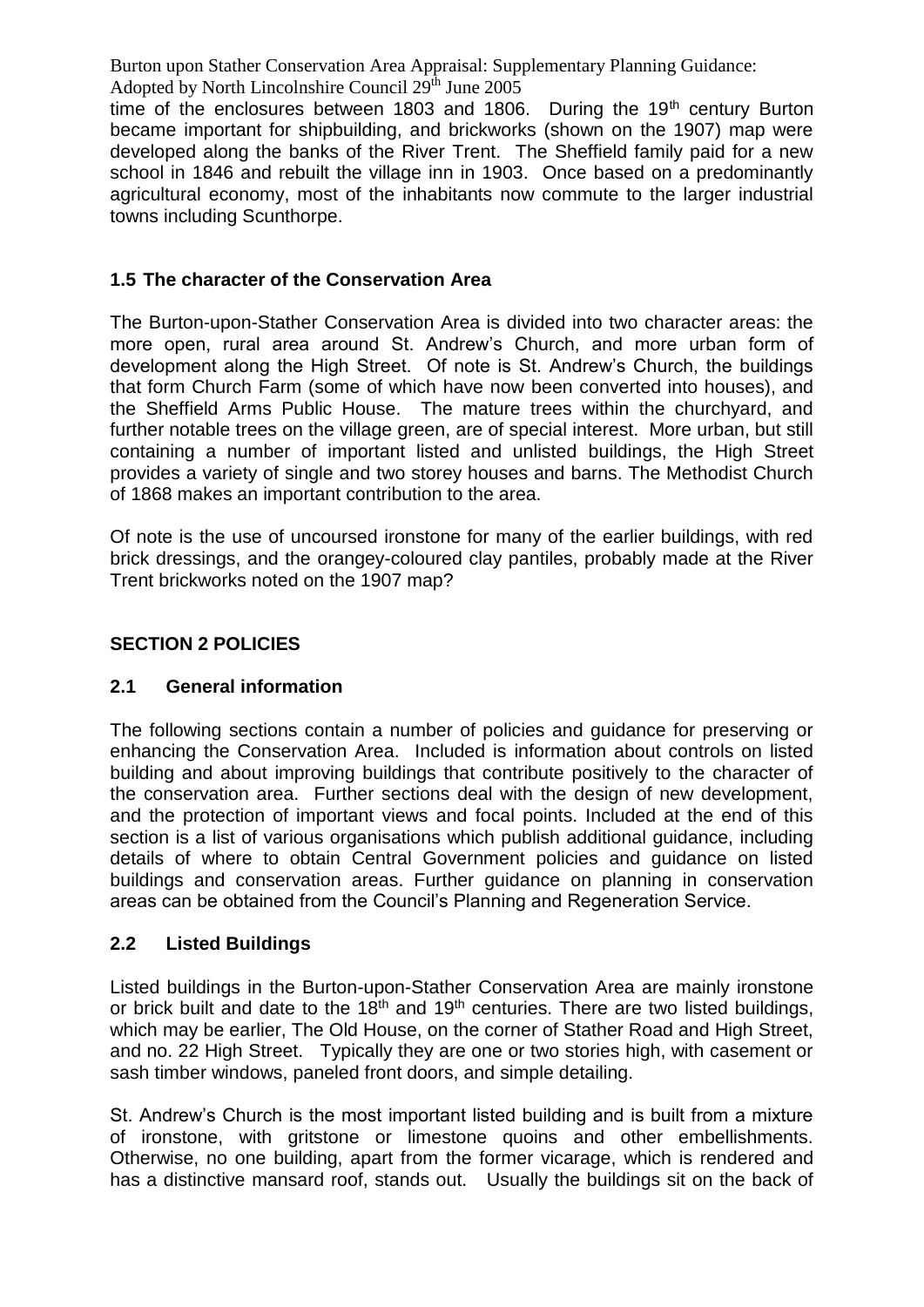the pavement, facing the road, although there are examples of buildings at right angles (e.g. no 37 High Street). The roofs are usually gabled, with substantial brick chimney stacks.

Polices relating to listed buildings can be found in the North Lincolnshire Local Plan Revised Deposit Draft dated December 2000 (Polices HE5, HE6 and HE7). Broadly, these seek to prevent the demolition of listed buildings or their unsympathetic alteration including the insertion of unsuitable shopfronts and other advertising.

"Listing" covers both the interior and exterior of a listed building, and all structures within the curtilage which form part of the land and have done so since before 1 July 1948.

 *Listed Building Consent is needed for all alterations and extensions which affect the architectural or historic interest of a listed building*

Alterations to listed buildings which may need consent include relatively minor changes like inserting a new window; removing an internal wall, door or fireplace; adding a chimney or flue; removing panelling or fitted cupboards; and inserting a new bathroom where new drainage is required.

Like-for-like repairs usually do not require Listed Building Consent. Owners of such buildings should be encouraged to use traditional materials for roof repairs including lead for flashings and pantiles, clay tiles (or occasionally slate) for roofing repairs. Brick and stonework should be carefully repointed using traditional lime mortars with a brushed flush joint (not weatherstruck or ribbon joints) and cleaning should only be undertaken where its is structurally necessary (such as where build up of dirt or lichen is causing the bricks or stone to break down). Windows should be always repaired *in situ* rather than replaced wholesale. A good joiner can repair rotting timber windows by piecing in new sections and there are many companies who can upgrade timber windows to provide much improved sound and heat insulation. Doors should also be repaired whenever possible but where replacement is needed, the new door must match the original exactly.

 *Like-for-like repairs usually do not require Listed Building Consent although they must be carried out using traditional materials and detailing.*

The importance of the interior as well as the external appearance must be recognised when dealing with listed buildings. It is important that the original plan form and features are protected. Opening up previously separated rooms or moving staircases, removing chimneybreasts, fireplaces, original doors and decorative plasterwork are all changes which are unlikely to receive listed building consent.

 *The original plan form and historic interior features of listed buildings should be preserved.*

Similarly, extensions to listed buildings should be carefully designed to reflect the scale and detailing of the original building. Extensions should be to the side or rear (depending on the layout of the building) and should be lower than the original building and secondary in scale. Materials and details should match the original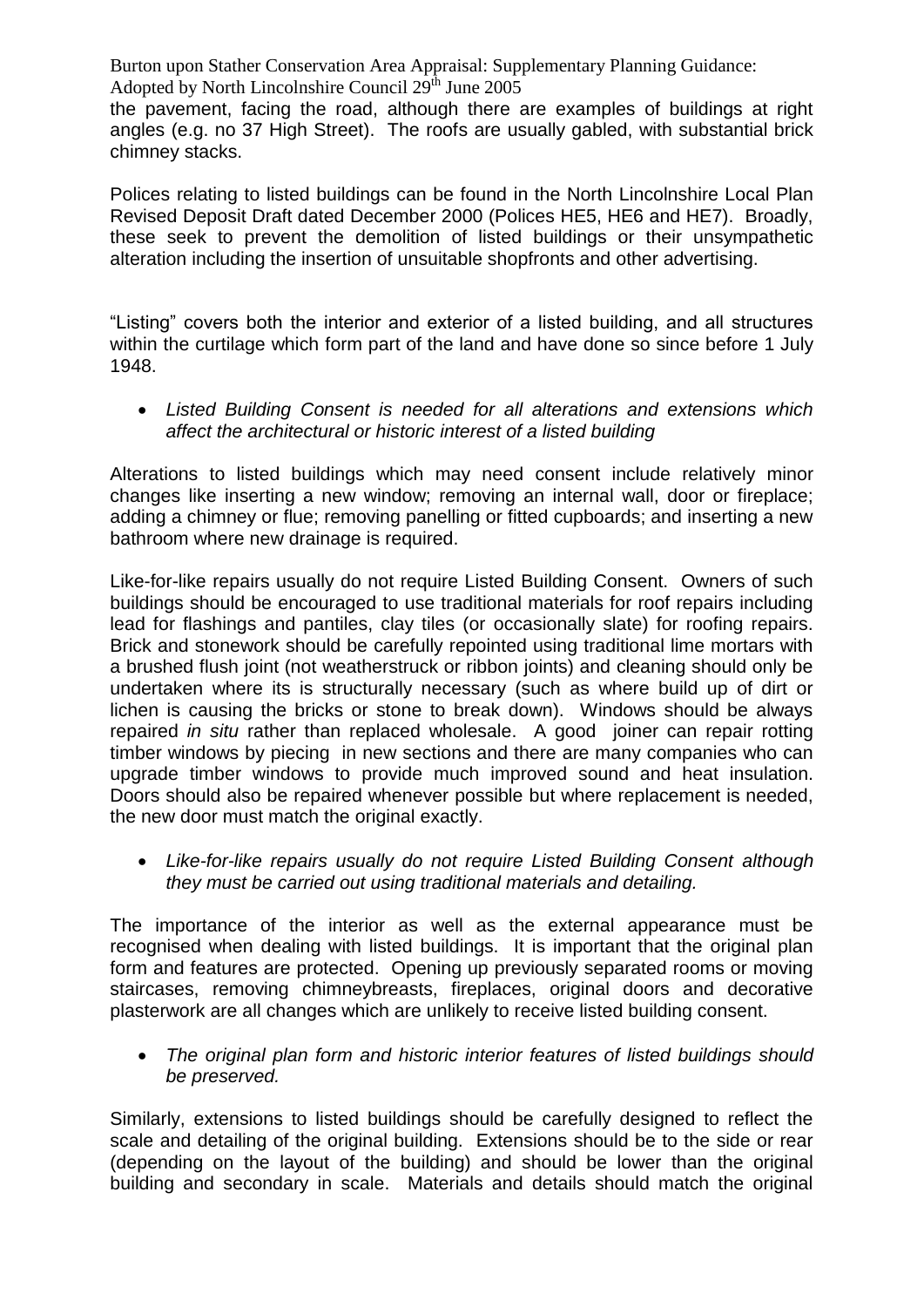examples within the listed building, including windows and eaves and roof details. Applications for such changes should be accompanied by enough detailed information for the Council to assess the impact of the scheme on the character of the existing building and the conservation area. The Council will require existing and proposed plans, sections and elevations at 1:50 scale with larger scale drawings illustrating details such as new windows and doors. Additional information may be requested as required.

The English Historic Towns Forum is producing an informative guide on the making of better planning applications for proposals affecting conservation areas and listed buildings which is copyright to that body until October 2003. Applicants will find this of assistance in making applications (The English Historic Towns Forum – ISBN 1 898261 51 2 – Tele 0117 9750459 – e-mail: ehtf@uwe.ac.uk).

 *Extensions to listed buildings should be secondary in scale to the original building and be carefully detailed. Applications for alterations and additions will need to be drawn-up to a 1:50 scale.*

Alterations which require Listed Building Consent are currently nil rated for VAT but repairs to listed buildings are assessed at the usual VAT rate of 17.5% and all but 5% of the VAT levied in repairs on listed places of worship can be reclaimed. Owners should contact the Customs and Excise Office (Tel: 0845 0109000 ) for further details and a leaflet.

## **2.3 Buildings of Townscape Merit and demolition in Conservation Areas**

Conservation Area Consent is required for the full or substantial demolition of buildings within the conservation area. In accordance with the Government Guidance in PPG15 there will be a presumption in favour of retaining buildings, which make a positive contribution to the character or appearance of the conservation area.

As part of this study, those buildings which make such a contribution but have not been included in the national statutory list of building of architectural or historic interest, have been identified and are shown on the map as Buildings of Townscape Merit.

This appraisal has identified a large number of Buildings of Townscape Merit in the Conservation Area. These are unlisted buildings considered to contribute positively to the character of the Conservation Area. They largely date to the late  $18<sup>th</sup>$  or  $19<sup>th</sup>$ century. The buildings are generally unaltered or, could with some restoration, be easily restored to their original appearance. Their age and architectural interest is considered to provide sufficient justification for them to be given special protection.

These buildings are considered to be of local importance and contribute positively to the character of the conservation. The demolition of such buildings will erode and dilute the existing character of the Conservation Area and adversely affect its appearance. Additionally, because these buildings are an important part of the character of the conservation area, special attention needs to be paid to applications to alter and extend these properties.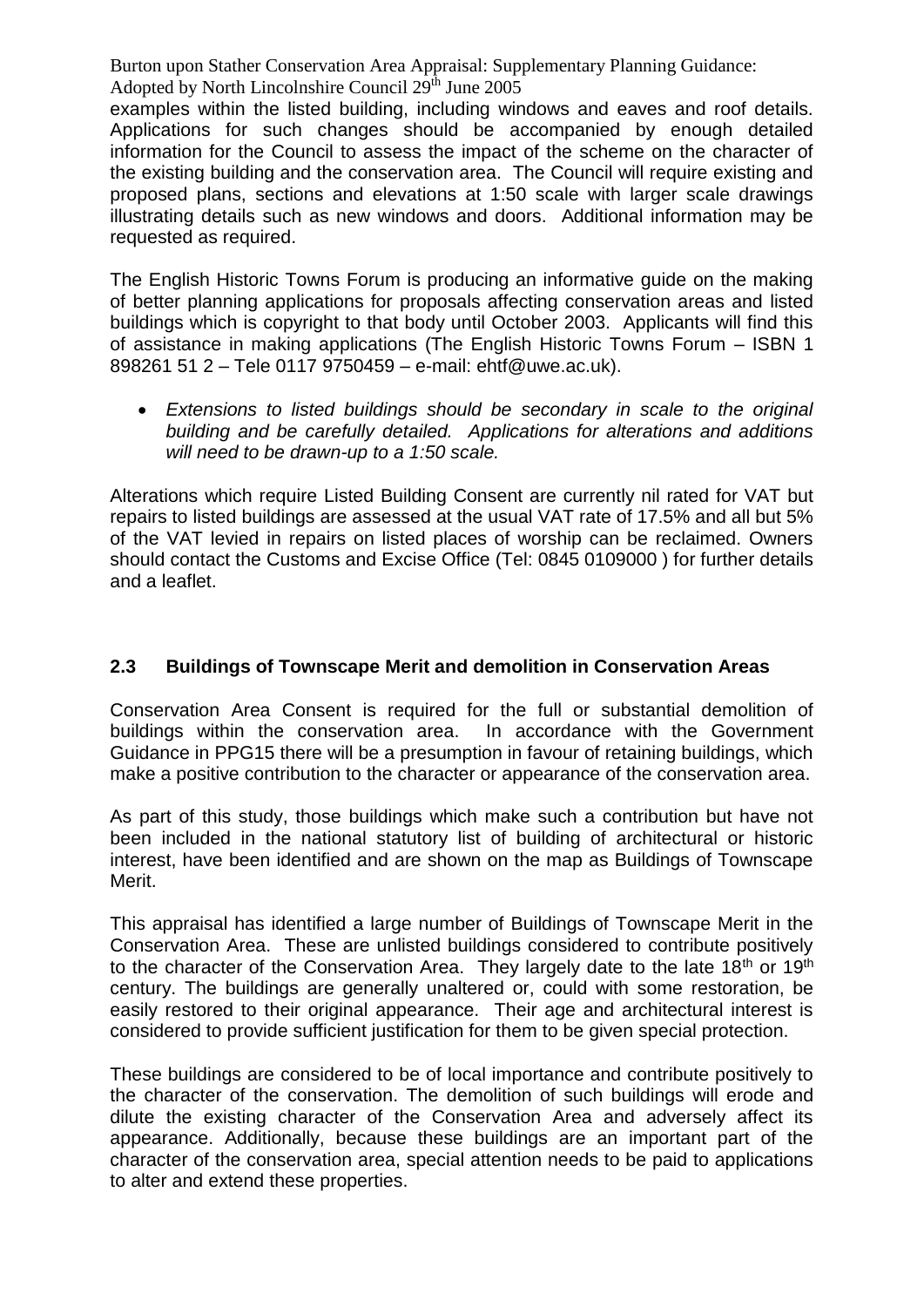- *North Lincolnshire Council will resist applications to demolish all or a substantial part of any building identified as a "Building of Townscape Merit". Additionally, alterations and extensions to these buildings will have to be particularly sensitively designed and take into account their historic and architectural interest.*
- *Every effort should be made to retain all existing traditional architectural features of these buildings the removal or loss of which will need to be fully justified within the context of any adverse impacts which this loss will have on the character and appearance of the Conservation Area. Alterations will need to incorporate matching designs and materials appropriate to the age and character of the building.*

#### **2.4 Other buildings – Neutral buildings and negative buildings in their present form.**

Neutral buildings are older buildings, which have been altered or modern buildings the design of which is considered to be reasonably in keeping with the surrounding area.

Negative buildings are buildings, which, *in their present form*, conflict with the traditional character of the Conservation Area as identified in the character appraisal document for it. Whilst these buildings do not contribute as much to the area character as buildings of townscape merit they can be renovated sympathetically incorporating traditional designs and materials appropriate to the conservation area.

- *Alterations to neutral buildings and negative buildings shall incorporate traditional materials and designs that are associated with the key buildings in the conservation area (listed buildings and buildings of townscape merit.)*
- *Demolition of these buildings would only be considered replaced with a quality building that has been specifically designed to preserve and enhance the character of the conservation area.*

#### **2.5 New Development in the Conservation Area.**

Policies for new development in conservation areas in the whole of North Lincolnshire are included in the Local Plan in the chapter on the Historic Environment (policies HE2, HE3 and HE4). Additionally, the same Plan includes Supplementary Planning Guidance which provides detailed advice on house extensions.

Opportunities for new development are limited in Burton-upon-Stather, although there may be pressure to "infill" the back gardens to the west of the High Street. Where the Council considers that this may be acceptable, the following criteria will apply to the new scheme: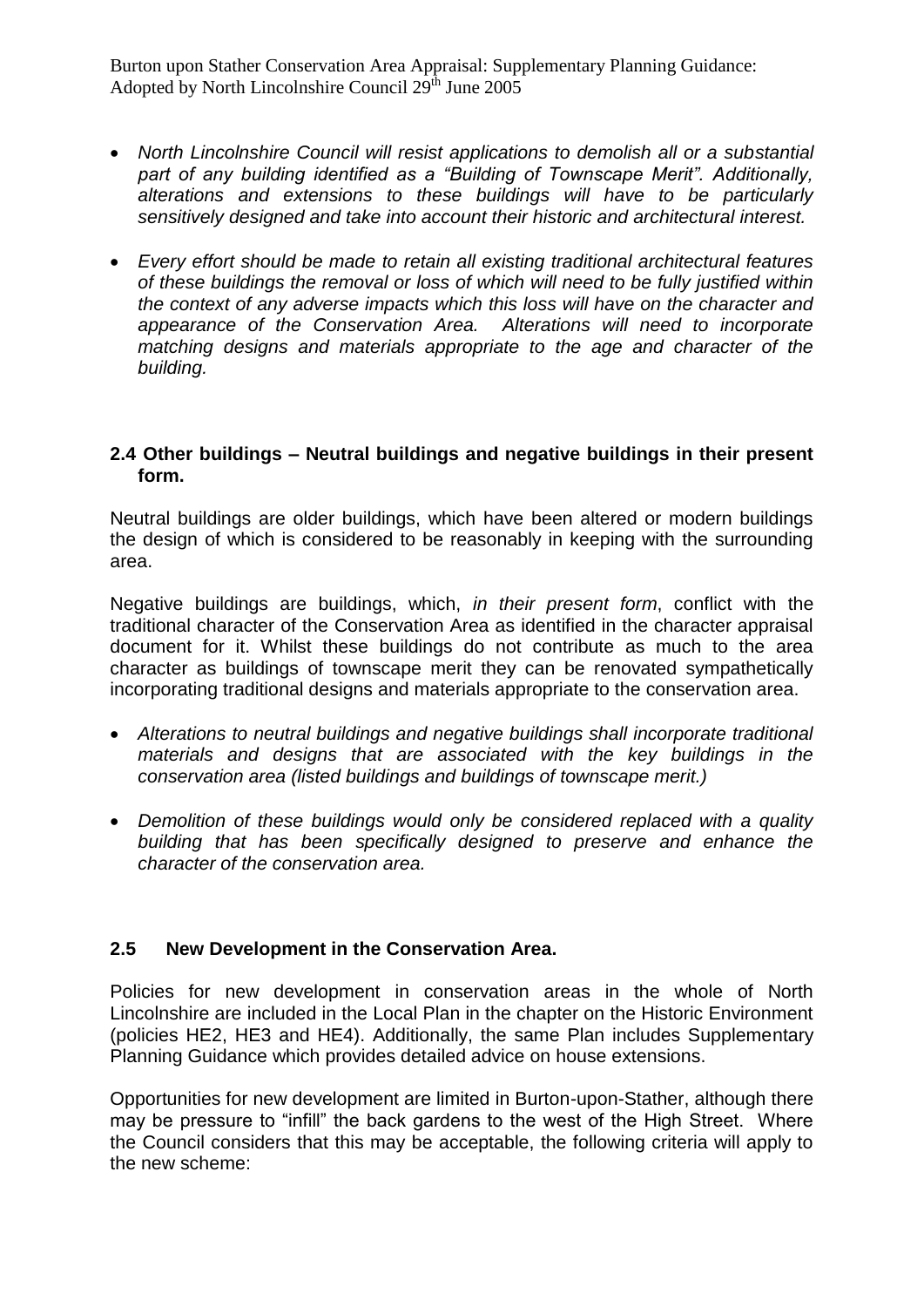## **Design**

The principal aim of new development, whether on a backland site, or on the historic street frontage, should be to marry-in the new with the existing, rather than making the new building completely different. New buildings should respect the constraints imposed by adjoining historic development in terms of scale, bulk, height, materials and detailing. Backland sites will not have a direct relationship to the historic street frontages, but new buildings should be carefully sited to preserve trees and shrubbery. New access driveways should be carefully detailed to minimise the impact on the historic streetscape. Views should also be respected. On the street frontages, opportunities for new buildings are severely limited, but where they occur, the new building must follow the historic form of development in terms of plot size, building bulk and form, and relationship to the street.

 *All new development should therefore reflect the scale and materials of adjoining property. The form of any new building, including its height, relationship to the street, and any rear extensions, should be sympathetic to the surrounding buildings using existing rooflines, eaves heights and architectural detail details, to inform design solutions for development in the Conservation Area or adjacent to it. The addition of chimneystacks in some locations may be required, to ensure compatibility with adjoining properties.* 

## **Materials**

Materials for new development in Burton-upon-Stather will usually be chosen to match existing buildings in the area, so ironstone or red brick, or in some locations, a rendered finish, will be appropriate. Roofs should be covered in clay pantiles or Welsh slate. Modern, machine-made flat clay tiles or interlocking clay pantiles will rarely be acceptable; neither will concrete tiles or artificial slate. Windows should be made from timber and traditional detailed with vertically sliding sashes or horizontally sliding casements. Top-hung false "sashes" are not suitable. Front doors should be made from timber, with four or six recessed moulded panels. All timber should be painted not stained.

 *Traditional materials and details should be specified for new development. The use of material other than timber is unacceptable for windows, doors and conservatories in conservation areas.*

#### **2.6 Protection of views and focal points.**

The location of the village provides a number of dramatic views across the River Trent valley to the Isle of Axholme. More enclosed views, within the conservation area, are provided by the winding road as it enters the village from the west, with the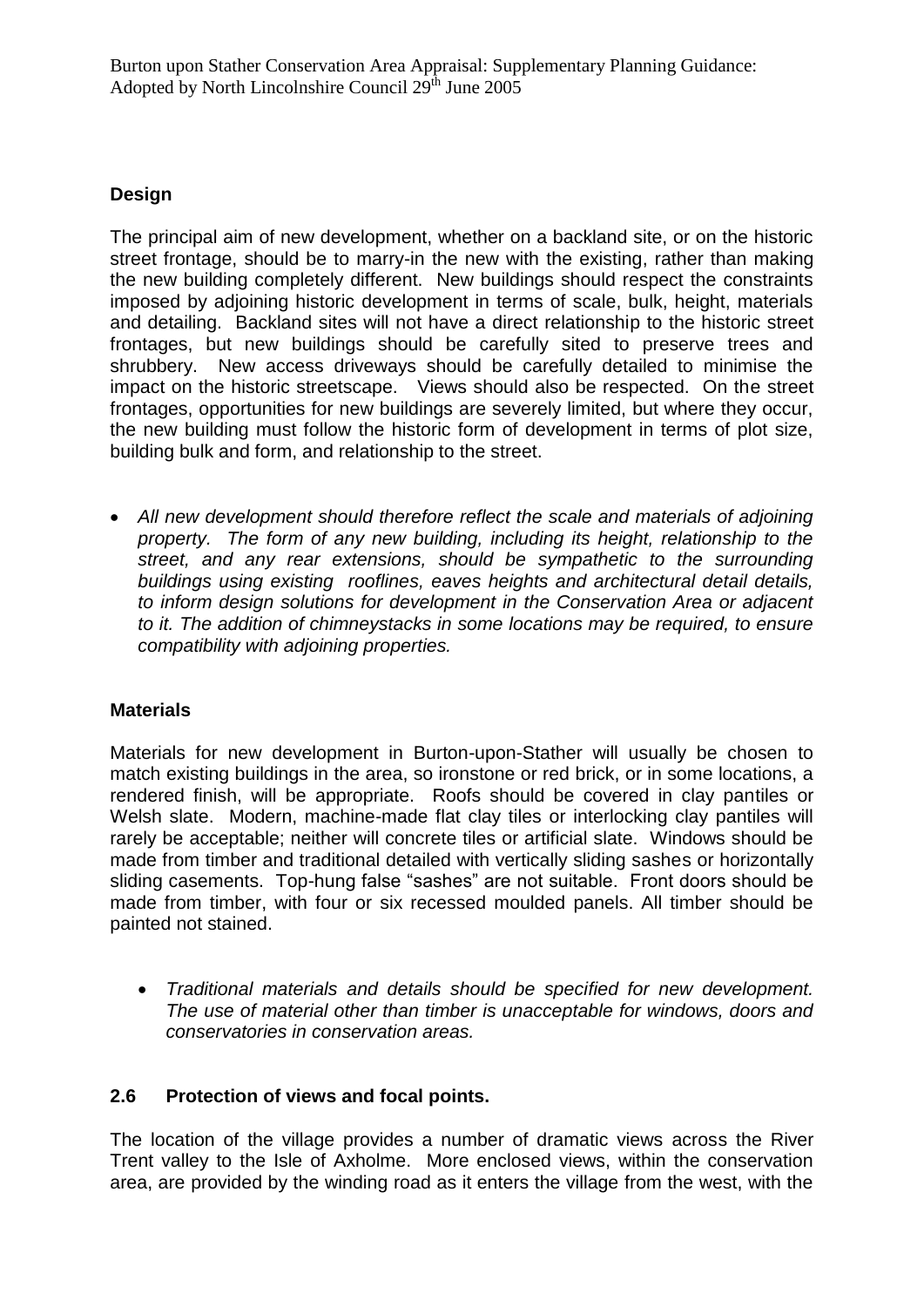Burton upon Stather Conservation Area Appraisal: Supplementary Planning Guidance: Adopted by North Lincolnshire Council  $29<sup>th</sup>$  June 2005 many mature trees and the openness of the village green being further features of merit.

The conservation area appraisal for Burton-upon-Stather identified a series of important views within the village, particularly from the churchyard and Stather Road westwards, and in the vicinity of St. Andrew's Church and the village green.

- *The Council will protect the existing views in Burton-upon-Stather as identified above.*
- *The Council will also protect existing vistas and landmarks by considering the impact of proposed development upon them. New development should respect existing vistas and landmarks.*

#### *2.7 Trees*

The trees in Burton-upon-Stather play a very important part in the character and appearance of the conservation area and designation gives the Council added powers to control what happens to them.

 *If you wish to lop, top, uproot or fell a tree in the conservation area which is not already covered by a Tree Preservation Order (TPO) you must give the Council 6 weeks written notice before carrying out the work; trees have legal protection equivalent to a TPO for that period, and the Council may make an Order if it is considered appropriate. Proposals to prune a tree should clarify what is envisaged and the extent of the work. The removal of dead wood with secateurs or handshears does not require consent.*

Trees which, whilst remaining healthy, have reached a stage in their development where the crown spread begins to get smaller, are now generally regarded as "veteran''. Such trees may not necessarily be particularly old, but the onset of old age has been brought about by the tree's response to the surrounding environmental conditions (soil, air water and nutrient availability). They may therefore exhibit increasing die-back of branches, bark and trunk and may contain significant amounts of dead wood. Whilst the removal of dead wood will not generally require consent from the Council, the treatment in older trees requires careful consideration, and the Council can provide free advice. The Council is also currently producing Supplementary Planning Guidance on "Trees and development", and is looking to a long-term tree strategy which will involve new planting and additional Tree Preservation Orders.

 *The Council will seek to promote the dissemination and use of best practice techniques for the proper management of veteran trees.*

#### **2.8 Environmental improvements**.

The Council has already carried out some improvements to Burton-upon-Stather, including the installation of "heritage" street lights. The removal of overhead wires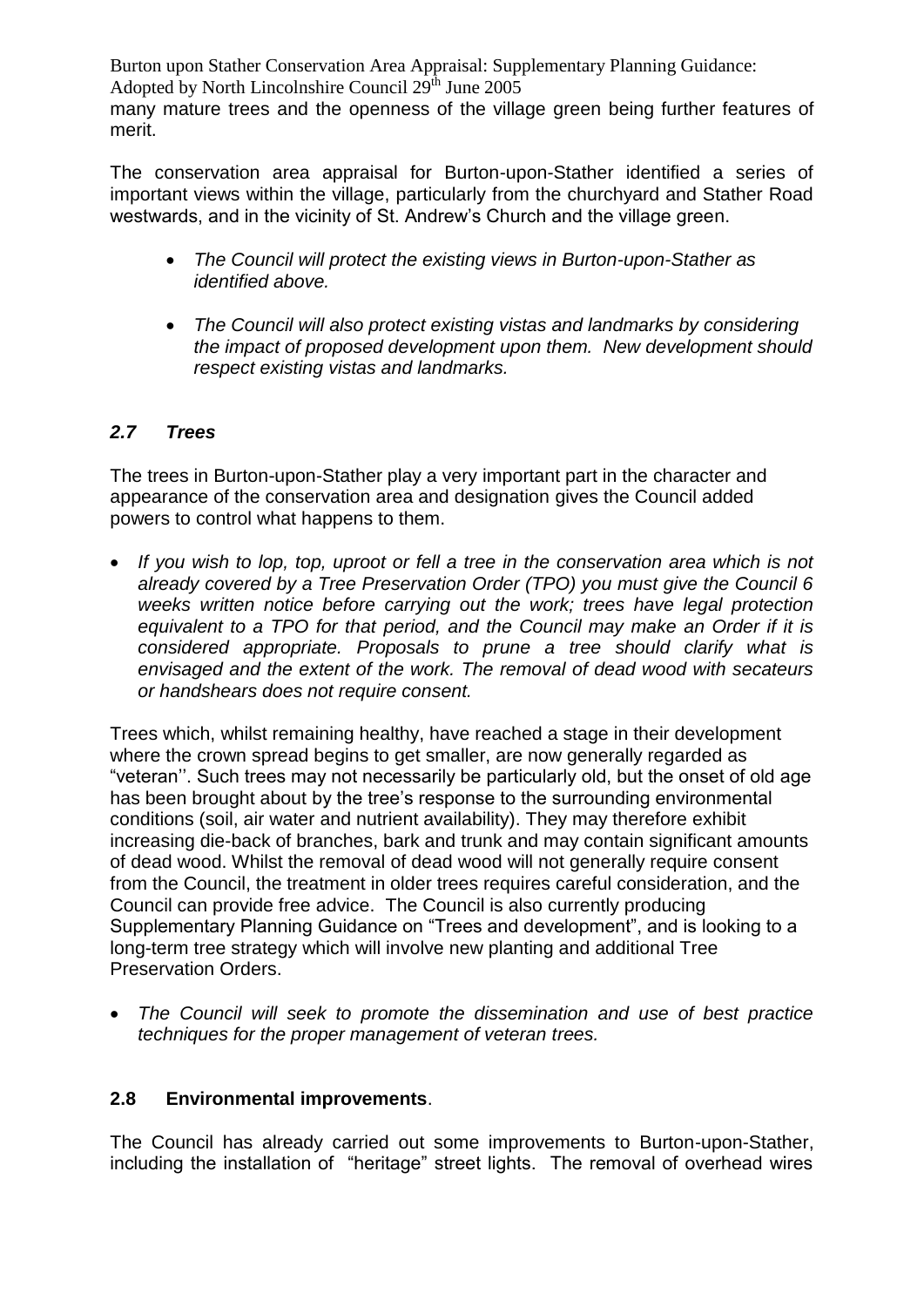and telegraph poles, improvements to street surfaces and pavements, and the replacement of the modern bollards and railings outside St. Andrew's Church, would all be beneficial to the character of the conservation area.

 *The Council will continue to seek improvements to the appearance of the Burton-upon-Stather Conservation Area by the use of good quality materials for street and pavement surfaces, by the under grounding of overhead wires, and by the replacement of modern bollard and railings outside St. Andrew's Church. .*

#### **2. 8 How residents can help.**

The character of the Conservation Area comes not only from the physical appearance of the town but also from the community who live and work in the area. Retaining and enhancing that character can only be achieved through residents, the Council and other service providers working together.

An owner is responsible for the continued maintenance of their property and garden, and regular repair with traditional materials can help to retain the quality of the townscape. Local residents and amenity groups can also help by recording the local history and features of the area, and by passing on information about good local builders and suppliers of traditional materials and skills.

If you live in the Conservation Area and are considering undertaking any repairs or alterations to your property or land, the best approach is always to contact the Council for advice on whether any permissions or consents are required and, if they are, how best to obtain these.

Advice on such matters is part of the service paid for by local charge payers and in available by contacting the Council's Planning and Regeneration Service which is based at Church Square House in Scunthorpe. Tele: 01724 297420.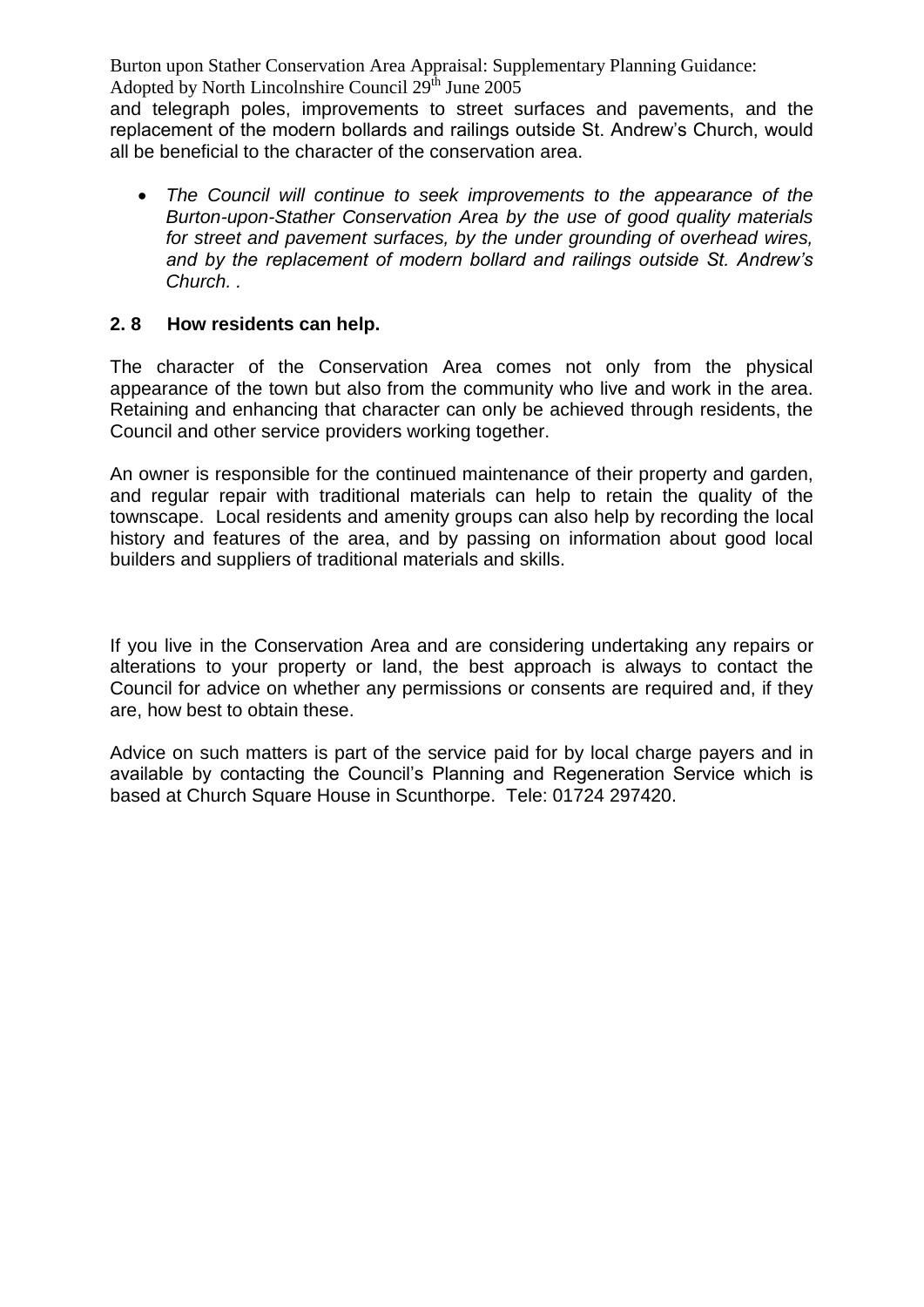#### **For specific information about the Conservation Area, please contact:**

Edward Rychlak, Planning and Regeneration , North Lincolnshire Council, Church Square House, P O Box 42, Scunthorpe, North Lincolnshire DN15 6XQ (tel: 01726 297396)

#### **For further information relating to listed buildings and conservation areas, contact:**

English Heritage, 23 Savile Row, London W1X 1AB. General telephone inquiries: 020 7973 3000 Customer Services 020 7973 4916.

#### **For detailed advice on repairing and restoring Georgian houses, contact:**

The Georgian Group, 6 Fitzroy Square, London W1P 6DY. Telephone: 020 7377 1644

#### **For "Care for Victorian Houses" leaflet, contact:**

The Victorian Society, 1 Priory Gardens, Bedford Park, London W4 1TT Telephone: 020 8994 1019

#### **For information on contemporary approaches to the management of conservation areas and historic towns in general, contact:**

English Historic Towns Forum P.O. Box 22 Bristol BS16 1RZ Telephone: 0117 975 0459